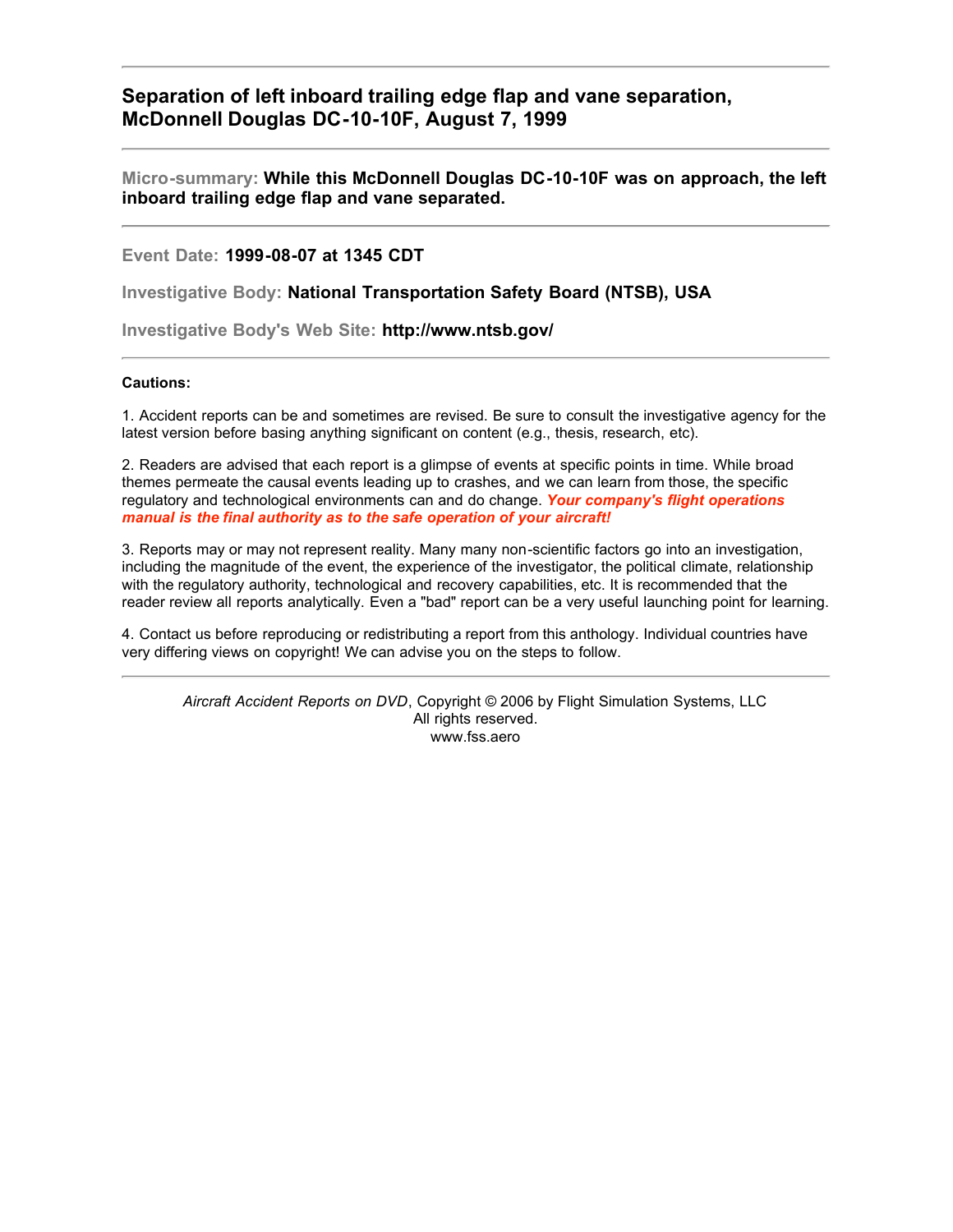| <b>National Transportation Safety Board</b>                                                                                                                                                                                                                                                                                                                                                                                                                                                                                                                                                                                                                                                                                                                                                                                                                                                                                                                                                                                                                                                                                                                                                                                                                                                                                                                                                                                                                                                                                                                                                                                                                                                                                                                  |              | NTSB ID: MIA99LA220                                              |                                  | Aircraft Registration Number: N68058 |                  |                                                                                                                                                                             |  |  |
|--------------------------------------------------------------------------------------------------------------------------------------------------------------------------------------------------------------------------------------------------------------------------------------------------------------------------------------------------------------------------------------------------------------------------------------------------------------------------------------------------------------------------------------------------------------------------------------------------------------------------------------------------------------------------------------------------------------------------------------------------------------------------------------------------------------------------------------------------------------------------------------------------------------------------------------------------------------------------------------------------------------------------------------------------------------------------------------------------------------------------------------------------------------------------------------------------------------------------------------------------------------------------------------------------------------------------------------------------------------------------------------------------------------------------------------------------------------------------------------------------------------------------------------------------------------------------------------------------------------------------------------------------------------------------------------------------------------------------------------------------------------|--------------|------------------------------------------------------------------|----------------------------------|--------------------------------------|------------------|-----------------------------------------------------------------------------------------------------------------------------------------------------------------------------|--|--|
| <b>FACTUAL REPORT</b>                                                                                                                                                                                                                                                                                                                                                                                                                                                                                                                                                                                                                                                                                                                                                                                                                                                                                                                                                                                                                                                                                                                                                                                                                                                                                                                                                                                                                                                                                                                                                                                                                                                                                                                                        |              | Occurrence Date: 08/07/1999                                      |                                  | Most Critical Injury: None           |                  |                                                                                                                                                                             |  |  |
| <b>ÁVJATIQN</b>                                                                                                                                                                                                                                                                                                                                                                                                                                                                                                                                                                                                                                                                                                                                                                                                                                                                                                                                                                                                                                                                                                                                                                                                                                                                                                                                                                                                                                                                                                                                                                                                                                                                                                                                              |              | Occurrence Type: Accident                                        |                                  | Investigated By: NTSB                |                  |                                                                                                                                                                             |  |  |
| Location/Time                                                                                                                                                                                                                                                                                                                                                                                                                                                                                                                                                                                                                                                                                                                                                                                                                                                                                                                                                                                                                                                                                                                                                                                                                                                                                                                                                                                                                                                                                                                                                                                                                                                                                                                                                |              |                                                                  |                                  |                                      |                  |                                                                                                                                                                             |  |  |
| Nearest City/Place                                                                                                                                                                                                                                                                                                                                                                                                                                                                                                                                                                                                                                                                                                                                                                                                                                                                                                                                                                                                                                                                                                                                                                                                                                                                                                                                                                                                                                                                                                                                                                                                                                                                                                                                           | <b>State</b> | Zip Code                                                         | Local Time                       | Time Zone                            |                  |                                                                                                                                                                             |  |  |
| <b>MEMPHIS</b>                                                                                                                                                                                                                                                                                                                                                                                                                                                                                                                                                                                                                                                                                                                                                                                                                                                                                                                                                                                                                                                                                                                                                                                                                                                                                                                                                                                                                                                                                                                                                                                                                                                                                                                                               | <b>TN</b>    | 38118                                                            | 1345                             | <b>CDT</b>                           |                  |                                                                                                                                                                             |  |  |
| Airport Proximity: Off Airport/Airstrip                                                                                                                                                                                                                                                                                                                                                                                                                                                                                                                                                                                                                                                                                                                                                                                                                                                                                                                                                                                                                                                                                                                                                                                                                                                                                                                                                                                                                                                                                                                                                                                                                                                                                                                      |              | Distance From Landing Facility: 4<br>Direction From Airport: 360 |                                  |                                      |                  |                                                                                                                                                                             |  |  |
| <b>Aircraft Information Summary</b>                                                                                                                                                                                                                                                                                                                                                                                                                                                                                                                                                                                                                                                                                                                                                                                                                                                                                                                                                                                                                                                                                                                                                                                                                                                                                                                                                                                                                                                                                                                                                                                                                                                                                                                          |              |                                                                  |                                  |                                      |                  |                                                                                                                                                                             |  |  |
| Aircraft Manufacturer                                                                                                                                                                                                                                                                                                                                                                                                                                                                                                                                                                                                                                                                                                                                                                                                                                                                                                                                                                                                                                                                                                                                                                                                                                                                                                                                                                                                                                                                                                                                                                                                                                                                                                                                        |              | Model/Series                                                     |                                  |                                      | Type of Aircraft |                                                                                                                                                                             |  |  |
| <b>McDonnell Douglas</b>                                                                                                                                                                                                                                                                                                                                                                                                                                                                                                                                                                                                                                                                                                                                                                                                                                                                                                                                                                                                                                                                                                                                                                                                                                                                                                                                                                                                                                                                                                                                                                                                                                                                                                                                     |              | DC-10-10F                                                        |                                  |                                      | Airplane         |                                                                                                                                                                             |  |  |
| Sightseeing Flight: No                                                                                                                                                                                                                                                                                                                                                                                                                                                                                                                                                                                                                                                                                                                                                                                                                                                                                                                                                                                                                                                                                                                                                                                                                                                                                                                                                                                                                                                                                                                                                                                                                                                                                                                                       |              |                                                                  | Air Medical Transport Flight: No |                                      |                  |                                                                                                                                                                             |  |  |
| Narrative                                                                                                                                                                                                                                                                                                                                                                                                                                                                                                                                                                                                                                                                                                                                                                                                                                                                                                                                                                                                                                                                                                                                                                                                                                                                                                                                                                                                                                                                                                                                                                                                                                                                                                                                                    |              |                                                                  |                                  |                                      |                  |                                                                                                                                                                             |  |  |
| to land at the Memphis International Airport, Memphis, Tennessee. Visual meteorological conditions<br>(VMC) prevailed at the time and an IFR flight plan was filed for the 14 CFR Part 119 domestic cargo<br>flight.<br>The airplane was substantially damaged and there were no reported injuries to the captain,<br>first officer, second officer, or to the two jumpseat occupants. The flight originated about 0845<br>pacific daylight time from the Los Angeles International Airport, Los Angeles, California.<br>The first officer was flying the airplane, and while executing a Category 111B approach to<br>runway 18L in VMC with the flaps fully extended, a loud "jolt" was heard. The autopilot was<br>disconnected and the first officer reported having to use 1/2 to 3/4 right aileron input to counter<br>the left banking tendency.<br>The first officer later reported that while on a stabilized approach<br>about 1,000 to 1,500 feet, about 3 miles from the airport, with the flaps extended to 50 degrees<br>and both autopilots activated for a practice Category IIIB approach, he heard a loud sound from the<br>rear of the airplane and the autopilot "struggled to keep the aircraft straight and level." He<br>disconnected the autopilot system and reported that the airplane "wanted to roll left. I countered<br>with right wing down control inputs. About 3/4 of max kept the aircraft straight and level." He<br>continued the approach and landed. After clearing the runway he noted that the flap disagree on<br>the control surfaces instrument, and all engines were secured. The captain later reported that<br>after hearing the jolt, the Category IIIB approach was aborted. The landing was firm with less |              |                                                                  |                                  |                                      |                  |                                                                                                                                                                             |  |  |
| "controllability", but the rollout was normal.<br>According to a transcription of communications with Memphis Air Traffic Control Tower<br>(ATCT), the first report by the flight crew to ATCT personnel occurred after the airplane had<br>landed. A copy of the transcriptions of communications is an attachment to this report.<br>Examination of the airplane by FAA personnel revealed that the left inboard trailing edge<br>flap and vane separated from the airplane. The separated left inboard trailing edge flap and vane<br>were found in a residential area approximately 4 miles north of the airport. The vane was noted to<br>be missing an approximate 2-foot segment, which was found several days after the accident about 1<br>block from where the flap and vane were found. Further examination of the airplane revealed that                                                                                                                                                                                                                                                                                                                                                                                                                                                                                                                                                                                                                                                                                                                                                                                                                                                                                                         |              |                                                                  |                                  |                                      |                  |                                                                                                                                                                             |  |  |
| the four bolts (1 each P/N BM 3306-7-44 and 3 each P/N BM3306-8-44) of the forward attach point of<br>the outboard hinge of the left inboard trailing edge flap, were failed. Six segments of these<br>failed four bolts were recovered and marked "1-4", and also marked whether it was from the flap or<br>hinge side.<br>point of the outboard hinge of the left inboard trailing edge flap, were fractured. Four segments<br>of these fractured two bolts were recovered and marked "5-6", and also whether it was from the flap<br>or hinge side.<br>inches; the right inboard actuator of the right inboard trailing edge flap was extended 15 inches.                                                                                                                                                                                                                                                                                                                                                                                                                                                                                                                                                                                                                                                                                                                                                                                                                                                                                                                                                                                                                                                                                                 |              |                                                                  |                                  |                                      |                  | The two bolts (1 each $P/N$ BM 3306-7-56 and 1 each $P/N$ BM3306-7-54) of the aft attach<br>The left inboard actuator of the left inboard trailing edge flap was extended 3 |  |  |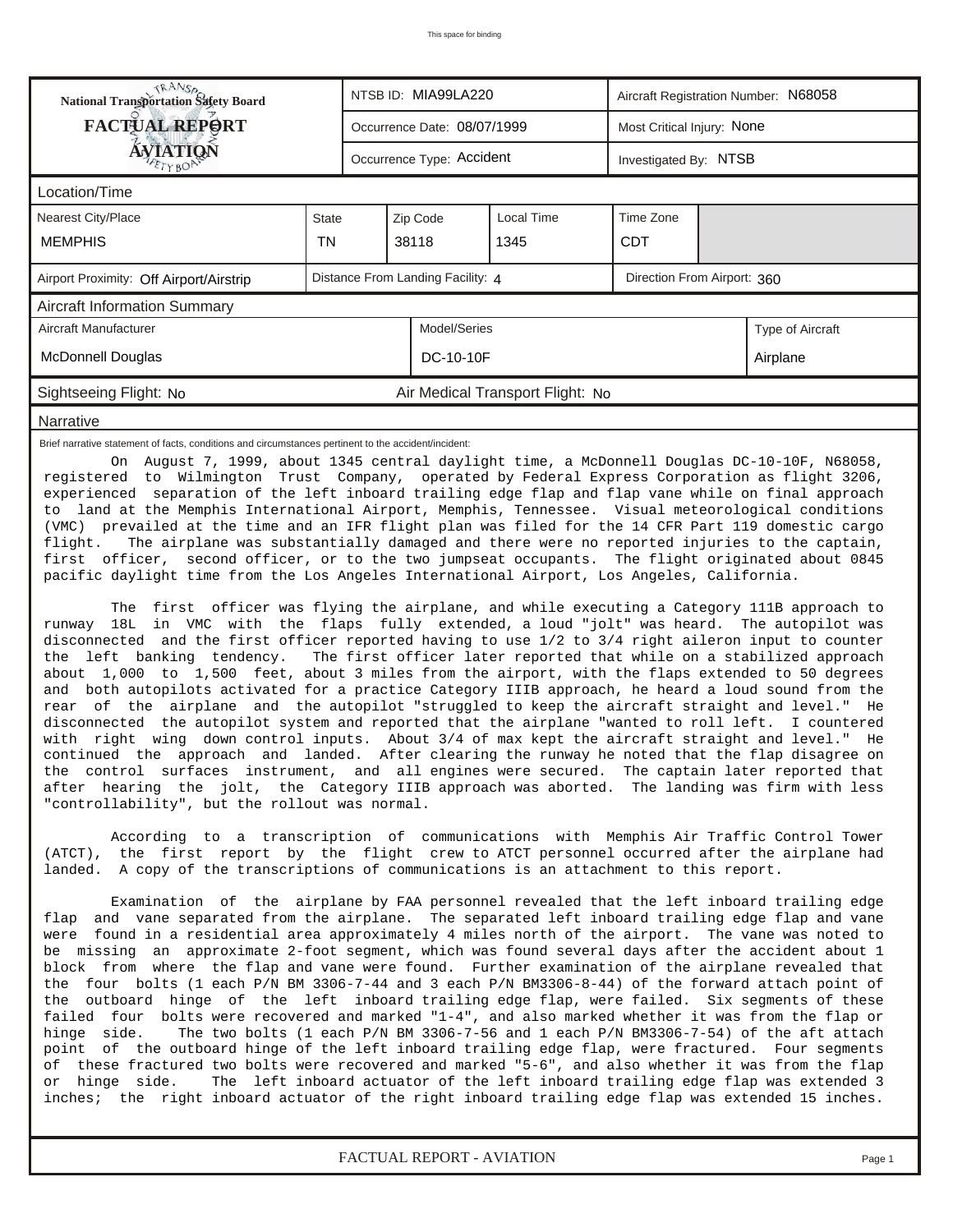| <b>National Transportation Safety Board</b> | NTSB ID: MIA99LA220         |  |
|---------------------------------------------|-----------------------------|--|
| <b>FACTUAL REPORT</b>                       | Occurrence Date: 08/07/1999 |  |
|                                             | Occurrence Type: Accident   |  |
|                                             |                             |  |

*Narrative (Continued)*

Damage to seven frames on the left side of the fuselage starting at fuselage station 1561 and ending at fuselage station 1681 was noted; also six longerons were damaged. The NTSB retained the recovered 10 segments of the six failed or fractured bolts, the flight data recorder, and the inboard flap actuator for the left inboard trailing edge flap. The cockpit voice recorder was not retained for readout.

 Metallurgical examination of the failed and fractured bolts was performed by the NTSB Materials Laboratory in Washington, D.C. The results of analysis of the fractured segments of bolts that were marked Nos. 5 and 6 which were from the aft attach point of the outboard hinge of the left inboard trailing edge flap revealed they exhibited fracture features associated with "overstress bending/tensile separations." The results of analysis of the failed segments of bolts that were marked as Nos. 1 through 4, which were from the forward attach point of the outboard hinge of the left inboard trailing edge flap showed minimal deformation. Intergranular stress corrosion cracking that initiated from corrosion pits was detected on three of the four bolts; stress corrosion cracking was detected on all of the four bolts marked 1-4. Additionally, X-ray energy dispersive spectroscopy (EDS) of the fracture origin area of bolt Nos. 1, 2, and 3 indicated the presence of chromium (Cr). No determination was made as to the reason the chromium was present in the fracture origin areas. No nickel was detected in the fracture origin area of bolt No. 1. The NTSB Materials Laboratory did not prepare a metallographic cross section of any of the bolts. A copy of the Materials Laboratory Factual Report is an attachment to this report.

 Metallurgical examination of the failed and fractured bolts was also performed by Materials and Process Engineering division of Boeing-Long Beach. The results of analysis of examination of the six segments of bolts marked 1-4 indicate the failure was due to stress corrosion cracking. The results of analysis of examination of the four segments of bolts marked 5-6 indicated failure was due to ductile overload. The report also indicates no evidence of material or processing discrepancies were found. SEM analysis of a metallographic specimen mount in plastic was performed on the bolt marked No. 1. The examination determined there were two distinct layers. The inner layer was comprised of a high concentration of Nickel (Ni), and the outer layer was comprised of a high concentration of Cadmium (Cd). No evidence of a layer of chromium plating was found. The report confirms the NTSB's report of the finding of Chromium (Cr) in the fracture origin of bolt No. 1. According to Boeing personnel, they do not allow or approve reworking of the accident type bolts. A copy of the report is an attachment to this report.

 On October 16, 1990, McDonnell Douglas issued an All Operator Letter (AOL) 10-2008B to operators of DC-10 and KC-10 type airplanes stating that H-11 steel tension bolts have been susceptible to stress corrosion failures and McDonnell Douglas had conducted a design review; the AOL provided locations where H-11 steel tension head bolts are installed. The AOL indicated that, "Based on this evaluation, certain structural joint locations were identified where a change in bolt material to one made from a corrosion resistant steel was recommended." The AOL also indicated that, "In H-11 steel bolt/nut applications in which a single failure could affect aircraft safety or where in-service history indicates a need for replacement, Service Bulletins and AOL's have been issued to inform operators of each specific problem and to provide recommendations." The AOL listed the location of the failed and fractured H-11 bolts. At the time of the accident, there was no Service Bulletin in effect issued by either McDonnell Douglas or Boeing requiring the replacement of the H-11 bolts with Inconel type bolts in the failed or fractured flap bolt locations.

 According to personnel from Federal Express, review of their FAA approved maintenance schedule pertaining to the inspection of the failed or fractured bolt locations revealed no inspection of the four forward hinge bolts of the outboard hinge of the inboard flap. Inspection of the lower two hinge bolts of the outboard hinge of the inboard flap occurs at the 2C interval.

The flight data recorder which was retained was read out by the NTSB Vehicle Recorders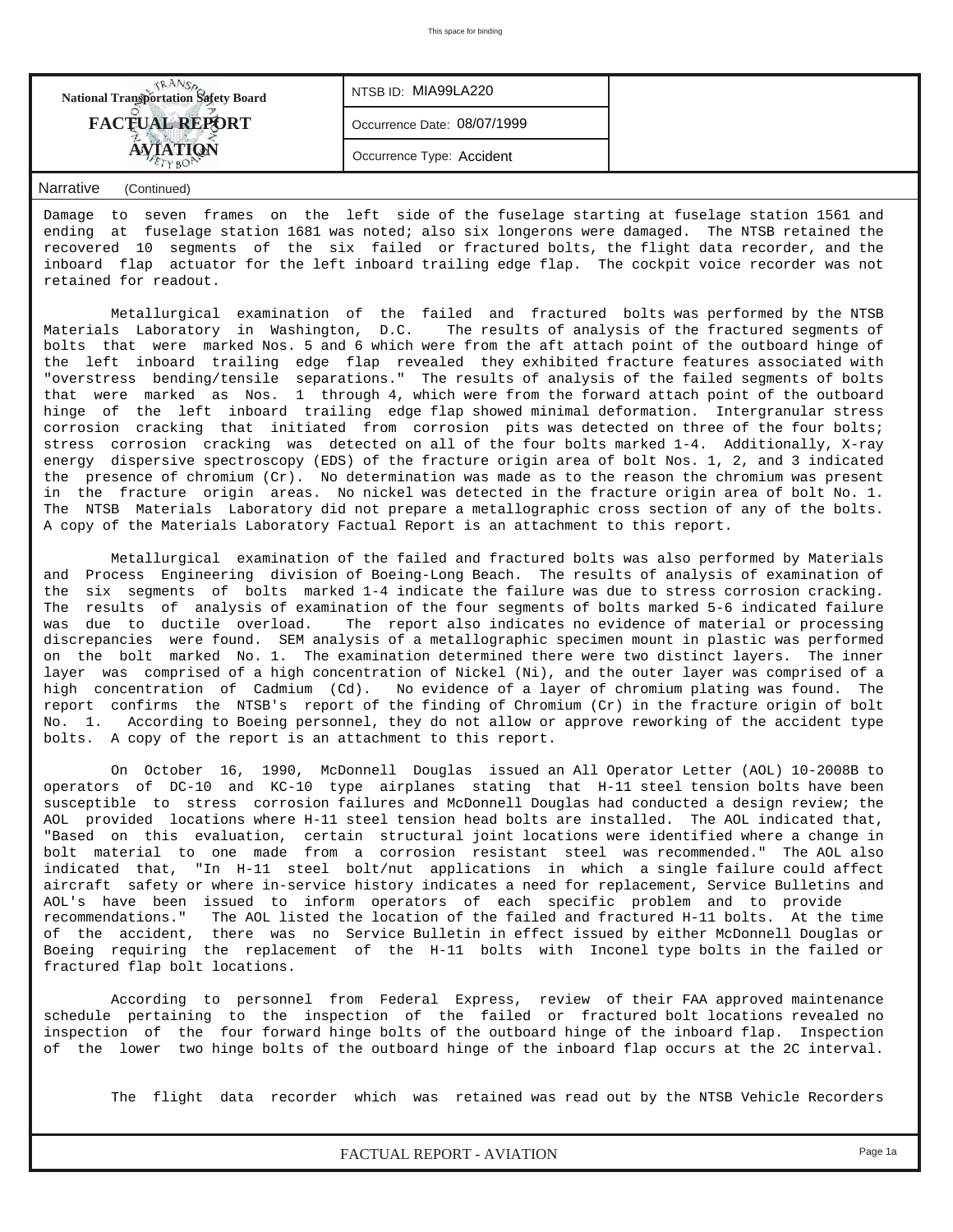| <b>National Transportation Safety Board</b> | NTSBID: MIA99LA220          |  |
|---------------------------------------------|-----------------------------|--|
| <b>FACTUAL REPORT</b>                       | Occurrence Date: 08/07/1999 |  |
|                                             | Occurrence Type: Accident   |  |

## *Narrative (Continued)*

Laboratory in Washington, D.C. The read out indicated that seven takeoffs and eight landings including the accident landing, were recorded. The readout determined in part that the flap extension speed was exceeded for a total of 13 seconds during landing No. 1 when the flaps were extending between approximately 16 and 20 degrees. The time between the flap overspeed and the flap separation was approximately 21.8 hours. The read out also determined that after the flap separation, the maximum left roll was 8.09 degrees. At that time the right outboard aileron was deflected up 9.05 degrees and the left inboard aileron was deflected down 10.99 degrees. According to Boeing personnel, the inboard and outboard aileron travel is 20.2 and 20.0 degrees, respectively. Flap position was only recorded for the right flap. A copy of the Flight Data Recorder Factual Report is an attachment to this report.

 According to the airplane Flight Crew Operating Manual pertaining to the flap system, "When the flaps are extended between 20 and 50 degrees, the system provides automatic retraction (or prevents extension), to protect structural integrity in the event that selected flap position airspeed limitations are exceeded. As airspeed is reduced, the flaps automatically return to their original selected position. The system has a manual override capability in the event of malfunction."

 Functional testing of the inboard actuator of the left inboard trailing edge flap trailing was performed with no discrepancies noted. Disassembly of the actuator was performed which revealed no evidence of side loading of the piston against the barrel. A copy of the report is an attachment to this report.

 Additional participants to the investigation were Ms. Ricka Jain, of Moog Aircraft Group, Torrance, California; and Mr. Louis DeBiase of Federal Express Corporation, Los Angeles, California.

*FACTUAL REPORT - AVIATION Page 1b*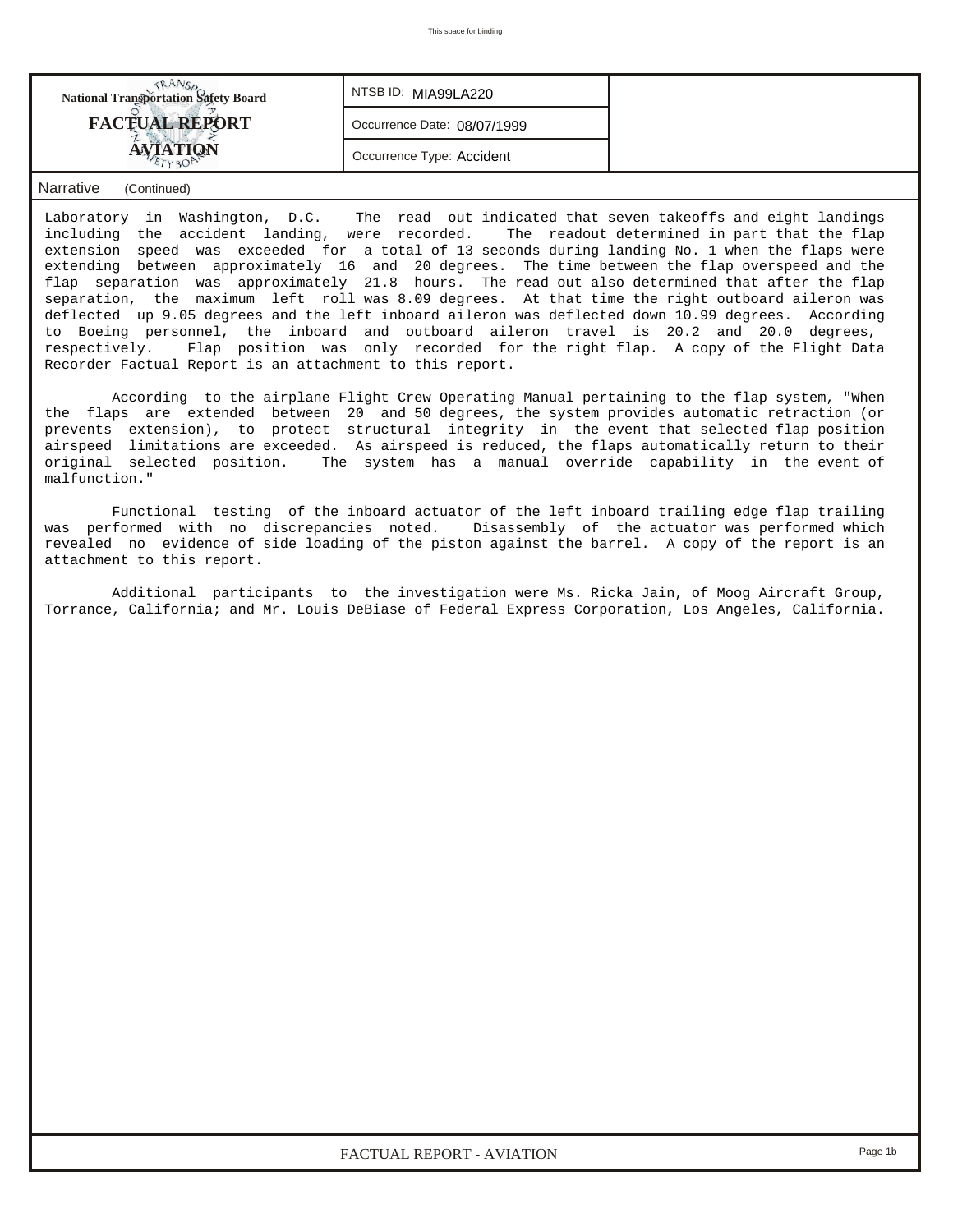| <b>National Transportation Safety Board</b>                        |                       | NTSB ID: MIA99LA220                                      |                                    |                                |   |                                      |          |                           |                      |                           |
|--------------------------------------------------------------------|-----------------------|----------------------------------------------------------|------------------------------------|--------------------------------|---|--------------------------------------|----------|---------------------------|----------------------|---------------------------|
| FACTUAL REPORT                                                     |                       | Occurrence Date: 08/07/1999                              |                                    |                                |   |                                      |          |                           |                      |                           |
| <b>AVIATION</b>                                                    |                       | Occurrence Type: Accident                                |                                    |                                |   |                                      |          |                           |                      |                           |
| Landing Facility/Approach Information                              |                       |                                                          |                                    |                                |   |                                      |          |                           |                      |                           |
| <b>Airport Name</b>                                                | Airport ID:           | Runway Used<br>Runway Length<br><b>Airport Elevation</b> |                                    |                                |   |                                      |          |                           | Runway Width         |                           |
| MEMPHIS INTERNATIONAL<br><b>MEM</b>                                |                       |                                                          | 335 Ft. MSL                        |                                | 0 |                                      |          |                           |                      |                           |
| Runway Surface Type:                                               |                       |                                                          |                                    |                                |   |                                      |          |                           |                      |                           |
| Runway Surface Condition:                                          |                       |                                                          |                                    |                                |   |                                      |          |                           |                      |                           |
| Type Instrument Approach: ILS-complete; Practice                   |                       |                                                          |                                    |                                |   |                                      |          |                           |                      |                           |
| VFR Approach/Landing:                                              |                       |                                                          |                                    |                                |   |                                      |          |                           |                      |                           |
| Aircraft Information                                               |                       |                                                          |                                    |                                |   |                                      |          |                           |                      |                           |
| Aircraft Manufacturer<br><b>McDonnell Douglas</b>                  |                       |                                                          | Model/Series<br>DC-10-10F<br>46705 |                                |   |                                      |          |                           | Serial Number        |                           |
| Airworthiness Certificate(s): Transport                            |                       |                                                          |                                    |                                |   |                                      |          |                           |                      |                           |
| Landing Gear Type: Retractable - Tricycle                          |                       |                                                          |                                    |                                |   |                                      |          |                           |                      |                           |
| Homebuilt Aircraft? No<br>Number of Seats: 5                       |                       |                                                          | Certified Max Gross Wt.            |                                |   | 449000 LBS                           |          |                           | Number of Engines: 3 |                           |
| Engine Type:<br>Turbo Fan<br><b>GE</b>                             |                       |                                                          | Engine Manufacturer:               |                                |   | Model/Series:<br>CF6-6               |          |                           |                      | Rated Power:<br>41500 LBS |
| - Aircraft Inspection Information                                  |                       |                                                          |                                    |                                |   |                                      |          |                           |                      |                           |
| Type of Last Inspection                                            |                       |                                                          | Date of Last Inspection            |                                |   | Time Since Last Inspection           |          |                           |                      | Airframe Total Time       |
| <b>Continuous Airworthiness</b>                                    |                       | 08/1999                                                  |                                    |                                |   |                                      | 10 Hours |                           |                      | 40552 Hours               |
| - Emergency Locator Transmitter (ELT) Information                  |                       |                                                          |                                    |                                |   |                                      |          |                           |                      |                           |
| ELT Installed? Yes                                                 | ELT Operated? No      |                                                          |                                    |                                |   | ELT Aided in Locating Accident Site? |          |                           |                      |                           |
| Owner/Operator Information                                         |                       |                                                          |                                    |                                |   |                                      |          |                           |                      |                           |
| Registered Aircraft Owner                                          |                       |                                                          | <b>Street Address</b>              | RODNEY SQ., N., C/O CORP TRUST |   |                                      |          |                           |                      |                           |
| <b>WILMINGTON TRUST COMPANY</b>                                    |                       | City                                                     | State<br>DE<br><b>WILMINGTON</b>   |                                |   |                                      |          |                           | Zip Code<br>19890    |                           |
|                                                                    |                       | <b>Street Address</b>                                    |                                    |                                |   |                                      |          |                           |                      |                           |
| <b>Operator of Aircraft</b>                                        |                       |                                                          | 3131 DEMOCRAT                      |                                |   |                                      |          |                           |                      |                           |
| FEDERAL EXPRESS CORPORATION                                        |                       | City                                                     | <b>MEMPHIS</b>                     |                                |   |                                      |          | <b>State</b><br><b>TN</b> | Zip Code<br>38118    |                           |
| Operator Does Business As: FEDERAL EXPRESS                         |                       |                                                          |                                    |                                |   | Operator Designator Code: FDEA       |          |                           |                      |                           |
| - Type of U.S. Certificate(s) Held:                                |                       |                                                          |                                    |                                |   |                                      |          |                           |                      |                           |
| Air Carrier Operating Certificate(s): Flag Carrier/Domestic        |                       |                                                          |                                    |                                |   |                                      |          |                           |                      |                           |
| Operating Certificate:                                             | Operator Certificate: |                                                          |                                    |                                |   |                                      |          |                           |                      |                           |
| Regulation Flight Conducted Under: Part 121: Air Carrier           |                       |                                                          |                                    |                                |   |                                      |          |                           |                      |                           |
| Type of Flight Operation Conducted: Non-scheduled; Domestic; Cargo |                       |                                                          |                                    |                                |   |                                      |          |                           |                      |                           |
| FACTUAL REPORT - AVIATION<br>Page 2                                |                       |                                                          |                                    |                                |   |                                      |          |                           |                      |                           |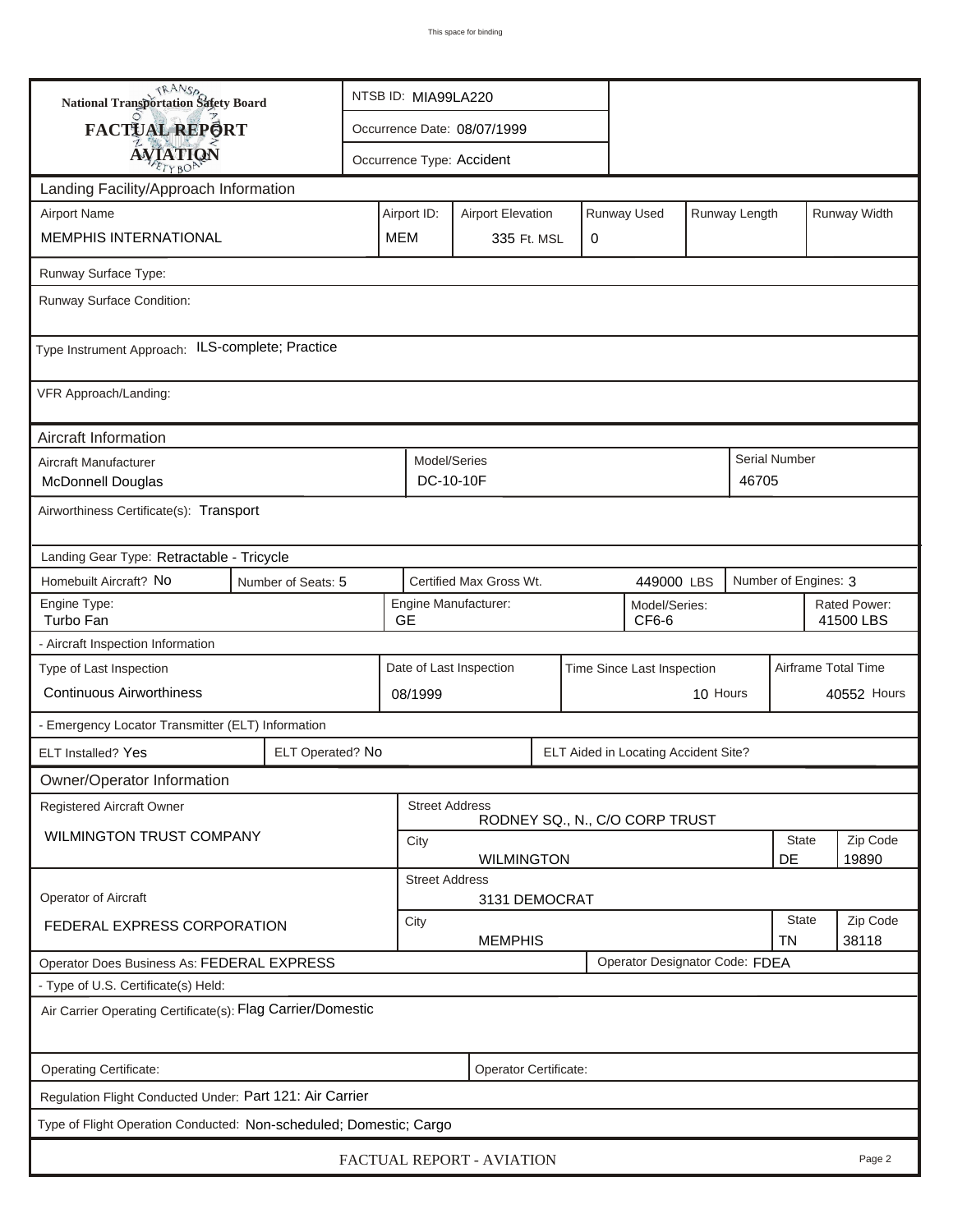|                                                                              | <b>National Transportation Safety Board</b>                 |                        |                        |                                                      | NTSB ID: MIA99LA220                        |         |                    |            |                                        |                                      |              |        |                                    |            |  |  |
|------------------------------------------------------------------------------|-------------------------------------------------------------|------------------------|------------------------|------------------------------------------------------|--------------------------------------------|---------|--------------------|------------|----------------------------------------|--------------------------------------|--------------|--------|------------------------------------|------------|--|--|
|                                                                              | FACTUAL REPORT                                              |                        |                        |                                                      | Occurrence Date: 08/07/1999                |         |                    |            |                                        |                                      |              |        |                                    |            |  |  |
|                                                                              |                                                             |                        |                        |                                                      |                                            |         |                    |            |                                        |                                      |              |        |                                    |            |  |  |
| <b>AVIATION</b><br>Occurrence Type: Accident                                 |                                                             |                        |                        |                                                      |                                            |         |                    |            |                                        |                                      |              |        |                                    |            |  |  |
|                                                                              | <b>First Pilot Information</b>                              |                        |                        |                                                      |                                            |         |                    |            |                                        |                                      |              |        |                                    |            |  |  |
| Name                                                                         |                                                             |                        |                        |                                                      |                                            | City    |                    |            |                                        |                                      | <b>State</b> |        | Date of Birth                      | Age        |  |  |
| On File                                                                      |                                                             |                        |                        |                                                      |                                            | On File |                    |            |                                        |                                      | On File      |        | On File                            | 47         |  |  |
| Sex: M                                                                       | Seat Occupied: Left                                         |                        |                        | Principal Profession: Civilian Pilot                 |                                            |         |                    |            |                                        | Certificate Number: On File          |              |        |                                    |            |  |  |
| Airline Transport; Private<br>Certificate(s):                                |                                                             |                        |                        |                                                      |                                            |         |                    |            |                                        |                                      |              |        |                                    |            |  |  |
| Airplane Rating(s):<br>Multi-engine Land; Single-engine Land                 |                                                             |                        |                        |                                                      |                                            |         |                    |            |                                        |                                      |              |        |                                    |            |  |  |
|                                                                              | Rotorcraft/Glider/LTA: None                                 |                        |                        |                                                      |                                            |         |                    |            |                                        |                                      |              |        |                                    |            |  |  |
|                                                                              | Instrument Rating(s):                                       |                        |                        |                                                      |                                            |         |                    |            |                                        |                                      |              |        |                                    |            |  |  |
| Airplane<br>None<br>Instructor Rating(s):                                    |                                                             |                        |                        |                                                      |                                            |         |                    |            |                                        |                                      |              |        |                                    |            |  |  |
|                                                                              | Type Rating/Endorsement for Accident/Incident Aircraft? Yes |                        |                        |                                                      |                                            |         |                    |            | <b>Current Biennial Flight Review?</b> |                                      |              |        |                                    |            |  |  |
|                                                                              | Medical Cert.: Class 1                                      |                        |                        | Medical Cert. Status: Valid Medical--w/ waivers/lim. |                                            |         |                    |            |                                        |                                      |              |        | Date of Last Medical Exam: 04/1999 |            |  |  |
|                                                                              |                                                             |                        |                        |                                                      |                                            |         |                    |            |                                        |                                      |              |        |                                    |            |  |  |
| - Flight Time Matrix                                                         |                                                             | All A/C                | This Make<br>and Model | Airplane<br>Single Engine                            | Airplane<br>Night<br>Mult-Engine<br>Actual |         |                    | Instrument | Simulated                              | Rotorcraft                           |              | Glider | Lighter<br>Than Air                |            |  |  |
| <b>Total Time</b>                                                            |                                                             | 5598                   | 2215                   |                                                      |                                            |         |                    |            |                                        |                                      |              |        |                                    |            |  |  |
|                                                                              | Pilot In Command(PIC)                                       | 2150                   | 476                    |                                                      |                                            |         |                    |            |                                        |                                      |              |        |                                    |            |  |  |
| Instructor                                                                   |                                                             |                        |                        |                                                      |                                            |         |                    |            |                                        |                                      |              |        |                                    |            |  |  |
| Last 90 Days                                                                 |                                                             | 63                     | 63                     |                                                      |                                            |         |                    |            |                                        |                                      |              |        |                                    |            |  |  |
| Last 30 Days<br>Last 24 Hours                                                |                                                             | 36<br>$\boldsymbol{9}$ | 36<br>9                |                                                      |                                            |         |                    |            |                                        |                                      |              |        |                                    |            |  |  |
|                                                                              |                                                             |                        |                        |                                                      |                                            |         |                    |            |                                        |                                      |              |        | Second Pilot? Yes                  |            |  |  |
| Seatbelt Used? Yes<br>Toxicology Performed? No<br>Shoulder Harness Used? Yes |                                                             |                        |                        |                                                      |                                            |         |                    |            |                                        |                                      |              |        |                                    |            |  |  |
|                                                                              |                                                             |                        |                        |                                                      |                                            |         |                    |            |                                        |                                      |              |        |                                    |            |  |  |
|                                                                              | Flight Plan/Itinerary                                       |                        |                        |                                                      |                                            |         |                    |            |                                        |                                      |              |        |                                    |            |  |  |
| Departure Point                                                              | Type of Flight Plan Filed: IFR                              |                        |                        |                                                      |                                            |         |                    |            |                                        |                                      |              |        |                                    |            |  |  |
|                                                                              |                                                             |                        |                        |                                                      |                                            |         | <b>State</b>       |            |                                        | Airport Identifier<br>Departure Time |              |        |                                    | Time Zone  |  |  |
| <b>LOS ANGELES</b>                                                           |                                                             |                        |                        |                                                      |                                            |         | CA                 |            | <b>LAX</b>                             |                                      | 0845         |        |                                    | <b>PDT</b> |  |  |
| <b>Destination</b><br><b>State</b>                                           |                                                             |                        |                        |                                                      |                                            |         | Airport Identifier |            |                                        |                                      |              |        |                                    |            |  |  |
| Same as Accident/Incident Location                                           |                                                             |                        |                        |                                                      |                                            |         | <b>MEM</b>         |            |                                        |                                      |              |        |                                    |            |  |  |
| Type of Clearance: IFR                                                       |                                                             |                        |                        |                                                      |                                            |         |                    |            |                                        |                                      |              |        |                                    |            |  |  |
|                                                                              | Type of Airspace: Class B                                   |                        |                        |                                                      |                                            |         |                    |            |                                        |                                      |              |        |                                    |            |  |  |
|                                                                              | Weather Information                                         |                        |                        |                                                      |                                            |         |                    |            |                                        |                                      |              |        |                                    |            |  |  |
| Source of Briefing:                                                          |                                                             |                        |                        |                                                      |                                            |         |                    |            |                                        |                                      |              |        |                                    |            |  |  |
|                                                                              | Company                                                     |                        |                        |                                                      |                                            |         |                    |            |                                        |                                      |              |        |                                    |            |  |  |
|                                                                              |                                                             |                        |                        |                                                      |                                            |         |                    |            |                                        |                                      |              |        |                                    |            |  |  |
| Method of Briefing:                                                          |                                                             |                        |                        |                                                      |                                            |         |                    |            |                                        |                                      |              |        |                                    |            |  |  |
|                                                                              |                                                             |                        |                        |                                                      | FACTUAL REPORT - AVIATION                  |         |                    |            |                                        |                                      |              |        |                                    | Page 3     |  |  |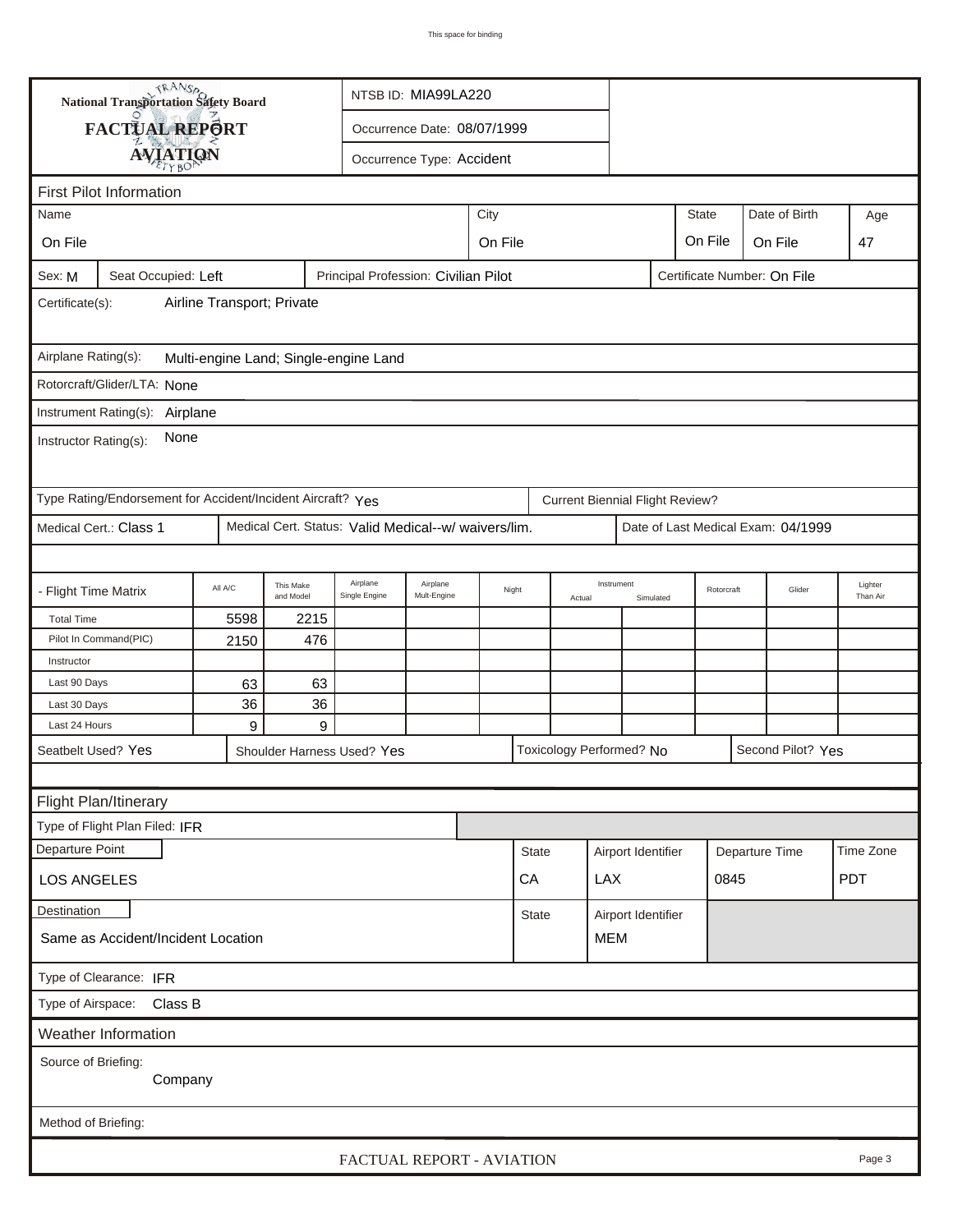| <b>National Transportation Safety Board</b><br>FACTUAL REPORT<br>Occurrence Date: 08/07/1999<br><b>AVIATION</b><br>Occurrence Type: Accident<br>Weather Information<br>WOF ID<br><b>WOF Elevation</b><br><b>Observation Time</b><br>Time Zone<br>WOF Distance From Accident Site<br>Direction From Accident Site<br><b>CDT</b><br><b>MEM</b><br>1353<br>335 Ft. MSL<br>4 NM<br>Sky/Lowest Cloud Condition: Clear<br>0 Ft. AGL<br>Condition of Light: Day<br>0 Ft. AGL<br>$10$<br>Lowest Ceiling: None<br>Visibility:<br><b>SM</b><br>Altimeter:<br>29.00<br>36 °C<br>Dew Point:<br>18 °C<br>Wind Direction: 220<br>Temperature:<br>Density Altitude:<br>Wind Speed: 7<br>Gusts:<br>Weather Condtions at Accident Site: Visual Conditions<br>Visibility (RVR):<br>Visibility (RVV)<br>$\pmb{0}$<br>0<br>Ft.<br>SM<br>Intensity of Precipitation: Unknown<br>Restrictions to Visibility: None<br>None<br>Type of Precipitation:<br><b>Accident Information</b><br>Aircraft Damage: Substantial<br>Aircraft Fire: None<br>Aircraft Explosion None<br>Classification: U.S. Registered/U.S. Soil | 180 Deg. Mag.<br>"Hg<br>Ft. |
|---------------------------------------------------------------------------------------------------------------------------------------------------------------------------------------------------------------------------------------------------------------------------------------------------------------------------------------------------------------------------------------------------------------------------------------------------------------------------------------------------------------------------------------------------------------------------------------------------------------------------------------------------------------------------------------------------------------------------------------------------------------------------------------------------------------------------------------------------------------------------------------------------------------------------------------------------------------------------------------------------------------------------------------------------------------------------------------------|-----------------------------|
|                                                                                                                                                                                                                                                                                                                                                                                                                                                                                                                                                                                                                                                                                                                                                                                                                                                                                                                                                                                                                                                                                             |                             |
|                                                                                                                                                                                                                                                                                                                                                                                                                                                                                                                                                                                                                                                                                                                                                                                                                                                                                                                                                                                                                                                                                             |                             |
|                                                                                                                                                                                                                                                                                                                                                                                                                                                                                                                                                                                                                                                                                                                                                                                                                                                                                                                                                                                                                                                                                             |                             |
|                                                                                                                                                                                                                                                                                                                                                                                                                                                                                                                                                                                                                                                                                                                                                                                                                                                                                                                                                                                                                                                                                             |                             |
|                                                                                                                                                                                                                                                                                                                                                                                                                                                                                                                                                                                                                                                                                                                                                                                                                                                                                                                                                                                                                                                                                             |                             |
|                                                                                                                                                                                                                                                                                                                                                                                                                                                                                                                                                                                                                                                                                                                                                                                                                                                                                                                                                                                                                                                                                             |                             |
|                                                                                                                                                                                                                                                                                                                                                                                                                                                                                                                                                                                                                                                                                                                                                                                                                                                                                                                                                                                                                                                                                             |                             |
|                                                                                                                                                                                                                                                                                                                                                                                                                                                                                                                                                                                                                                                                                                                                                                                                                                                                                                                                                                                                                                                                                             |                             |
|                                                                                                                                                                                                                                                                                                                                                                                                                                                                                                                                                                                                                                                                                                                                                                                                                                                                                                                                                                                                                                                                                             |                             |
|                                                                                                                                                                                                                                                                                                                                                                                                                                                                                                                                                                                                                                                                                                                                                                                                                                                                                                                                                                                                                                                                                             |                             |
|                                                                                                                                                                                                                                                                                                                                                                                                                                                                                                                                                                                                                                                                                                                                                                                                                                                                                                                                                                                                                                                                                             |                             |
|                                                                                                                                                                                                                                                                                                                                                                                                                                                                                                                                                                                                                                                                                                                                                                                                                                                                                                                                                                                                                                                                                             |                             |
|                                                                                                                                                                                                                                                                                                                                                                                                                                                                                                                                                                                                                                                                                                                                                                                                                                                                                                                                                                                                                                                                                             |                             |
|                                                                                                                                                                                                                                                                                                                                                                                                                                                                                                                                                                                                                                                                                                                                                                                                                                                                                                                                                                                                                                                                                             |                             |
|                                                                                                                                                                                                                                                                                                                                                                                                                                                                                                                                                                                                                                                                                                                                                                                                                                                                                                                                                                                                                                                                                             |                             |
|                                                                                                                                                                                                                                                                                                                                                                                                                                                                                                                                                                                                                                                                                                                                                                                                                                                                                                                                                                                                                                                                                             |                             |
|                                                                                                                                                                                                                                                                                                                                                                                                                                                                                                                                                                                                                                                                                                                                                                                                                                                                                                                                                                                                                                                                                             |                             |
|                                                                                                                                                                                                                                                                                                                                                                                                                                                                                                                                                                                                                                                                                                                                                                                                                                                                                                                                                                                                                                                                                             |                             |
| <b>TOTAL</b><br>- Injury Summary Matrix<br>Fatal<br>Serious<br>Minor<br>None                                                                                                                                                                                                                                                                                                                                                                                                                                                                                                                                                                                                                                                                                                                                                                                                                                                                                                                                                                                                                |                             |
| <b>First Pilot</b><br>1                                                                                                                                                                                                                                                                                                                                                                                                                                                                                                                                                                                                                                                                                                                                                                                                                                                                                                                                                                                                                                                                     |                             |
| Second Pilot<br>$\mathbf 1$                                                                                                                                                                                                                                                                                                                                                                                                                                                                                                                                                                                                                                                                                                                                                                                                                                                                                                                                                                                                                                                                 |                             |
| <b>Student Pilot</b>                                                                                                                                                                                                                                                                                                                                                                                                                                                                                                                                                                                                                                                                                                                                                                                                                                                                                                                                                                                                                                                                        |                             |
| Flight Instructor                                                                                                                                                                                                                                                                                                                                                                                                                                                                                                                                                                                                                                                                                                                                                                                                                                                                                                                                                                                                                                                                           |                             |
| <b>Check Pilot</b>                                                                                                                                                                                                                                                                                                                                                                                                                                                                                                                                                                                                                                                                                                                                                                                                                                                                                                                                                                                                                                                                          |                             |
| <b>Flight Engineer</b>                                                                                                                                                                                                                                                                                                                                                                                                                                                                                                                                                                                                                                                                                                                                                                                                                                                                                                                                                                                                                                                                      |                             |
| Cabin Attendants                                                                                                                                                                                                                                                                                                                                                                                                                                                                                                                                                                                                                                                                                                                                                                                                                                                                                                                                                                                                                                                                            |                             |
| Other Crew<br>$\overline{2}$<br>2                                                                                                                                                                                                                                                                                                                                                                                                                                                                                                                                                                                                                                                                                                                                                                                                                                                                                                                                                                                                                                                           |                             |
| Passengers                                                                                                                                                                                                                                                                                                                                                                                                                                                                                                                                                                                                                                                                                                                                                                                                                                                                                                                                                                                                                                                                                  |                             |
| - TOTAL ABOARD -<br>5 <sup>1</sup><br>5                                                                                                                                                                                                                                                                                                                                                                                                                                                                                                                                                                                                                                                                                                                                                                                                                                                                                                                                                                                                                                                     |                             |
| Other Ground<br>0<br>0<br>0<br>0                                                                                                                                                                                                                                                                                                                                                                                                                                                                                                                                                                                                                                                                                                                                                                                                                                                                                                                                                                                                                                                            |                             |
| - GRAND TOTAL -<br>0<br>$\overline{0}$<br>0<br>5 <sub>5</sub><br>5                                                                                                                                                                                                                                                                                                                                                                                                                                                                                                                                                                                                                                                                                                                                                                                                                                                                                                                                                                                                                          |                             |